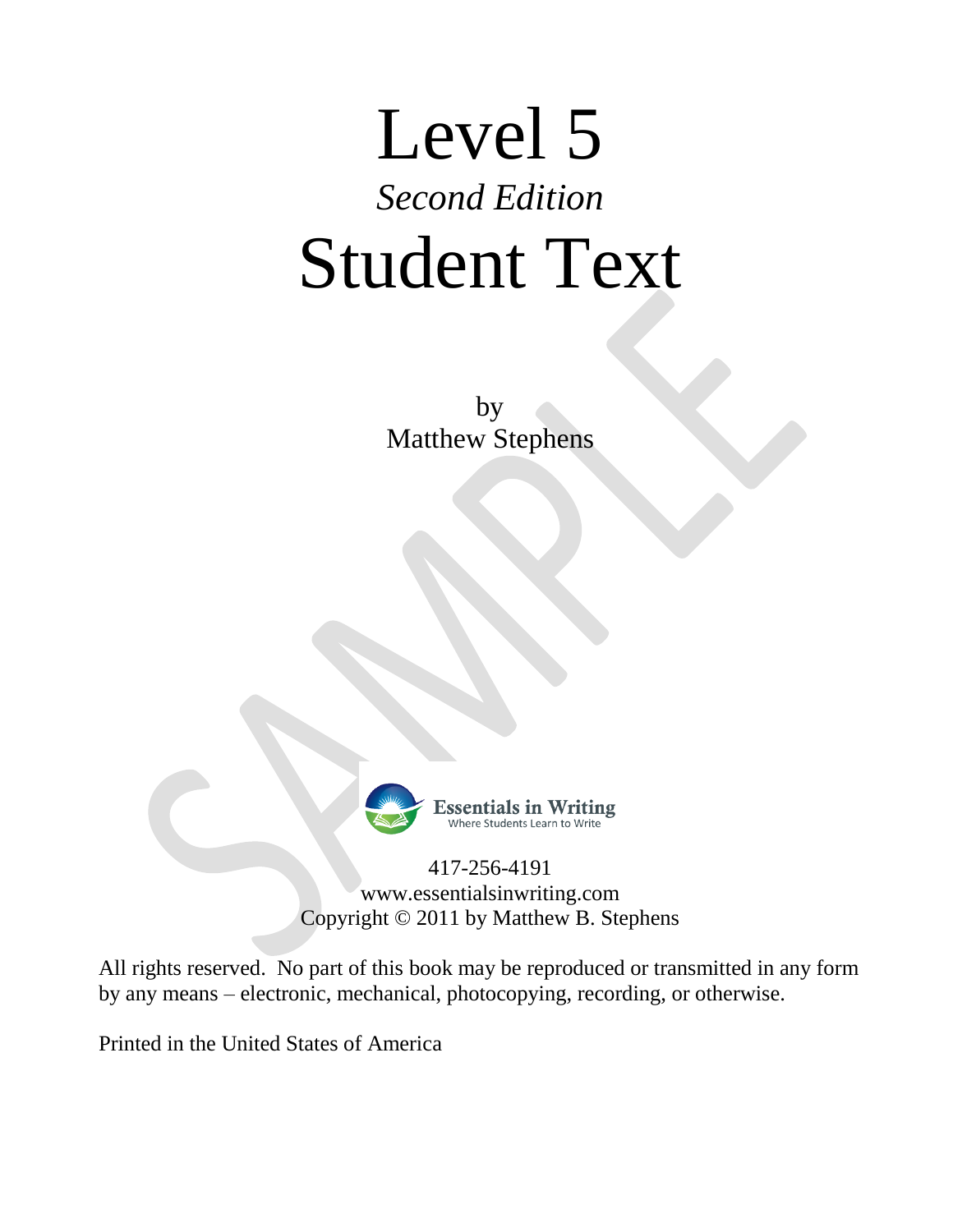#### **TABLE OF CONTENTS UNIT ONE: GRAMMAR**

| <b>Introduction</b> |  |
|---------------------|--|
|                     |  |

### PARTS OF SPEECH

## **Identify Parts of Speech**

### **Common Problems**

## TOOLS FOR EFFECTIVE COMMUNICATION

### **Apply Parts of Speech**

# **Apply Sentence Structure**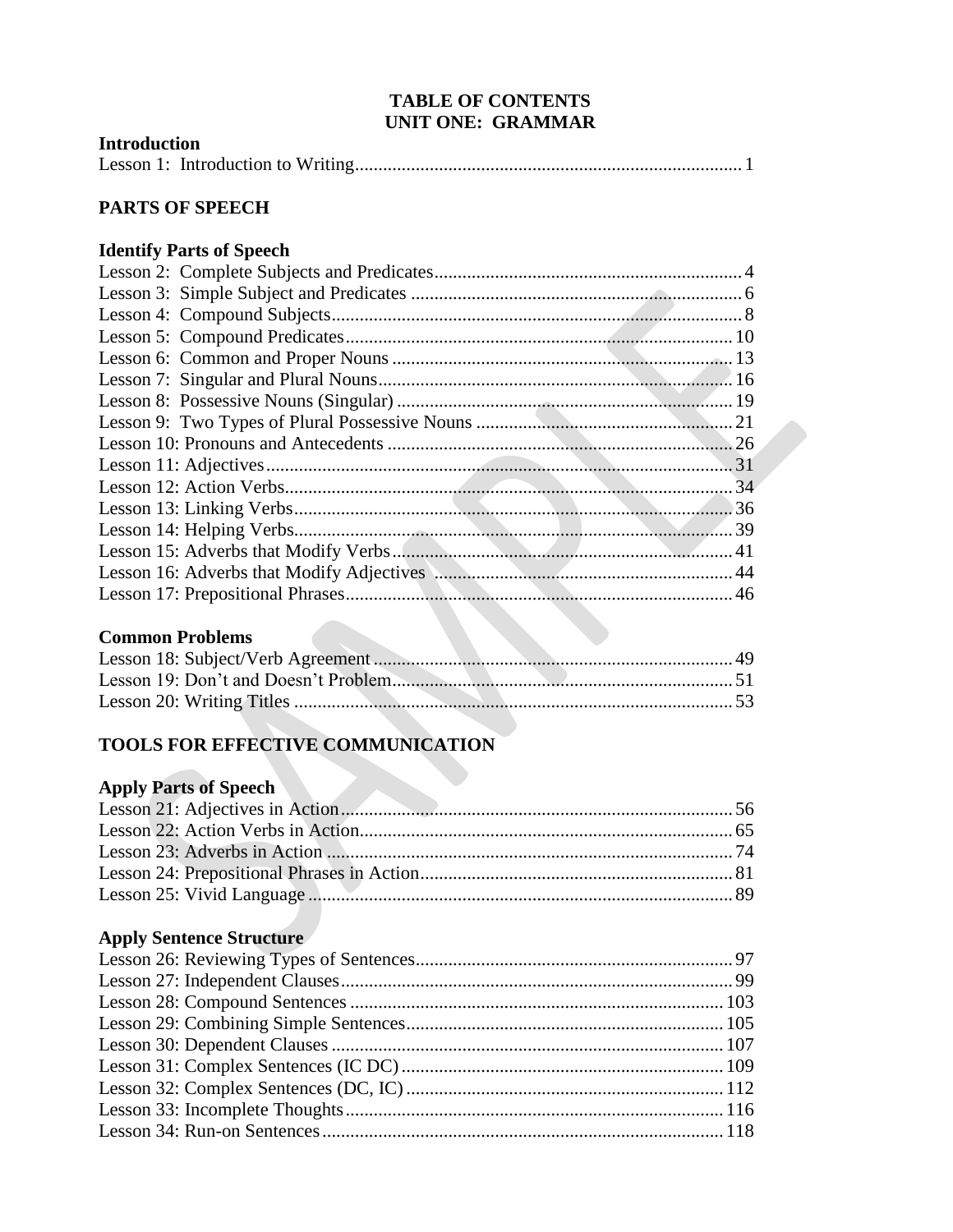### **Apply Figurative Language**

## **TABLE OF CONTENTS UNIT TWO: COMPOSITION**

|--|

### **Paragraphs**

# **Expository Personal Letter**

### **Personal Narrative**

| Lesson 56: Personal Narrative – Details, Adjectives, Action Verbs  170        |  |
|-------------------------------------------------------------------------------|--|
|                                                                               |  |
|                                                                               |  |
|                                                                               |  |
| Lesson 60: Personal Narrative – Revise Word Choice and Sentence Structure 177 |  |
|                                                                               |  |

# **Writing a Summary**

### **Compare and Contrast Writing**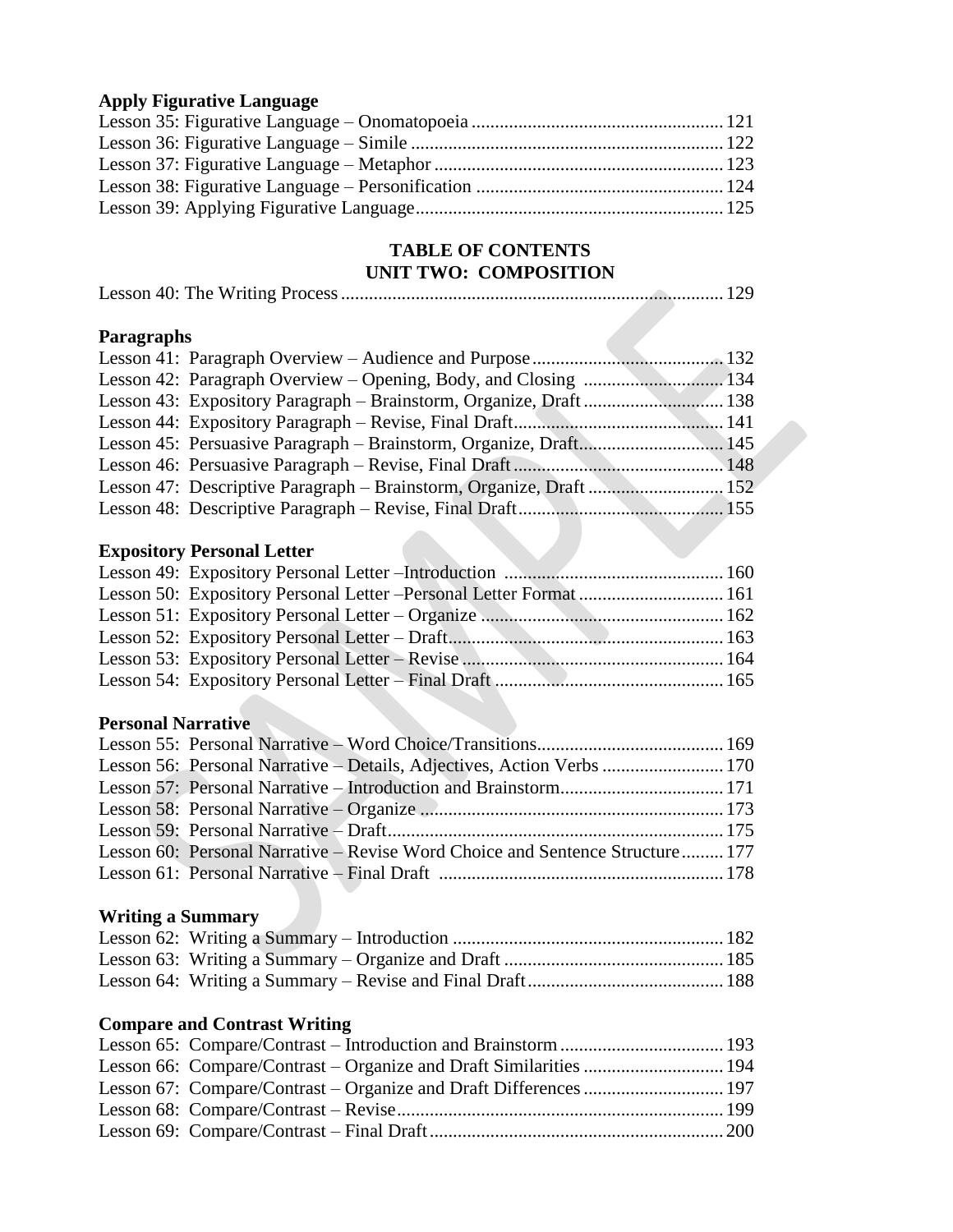# **Persuasive Writing**

# **Research Project**

| Lesson 80: Research Project – Brainstorm, Gathering Information, Organize 223 |  |  |
|-------------------------------------------------------------------------------|--|--|
|                                                                               |  |  |
| Lesson 82: Research Project – Revise Sentence Structure and Word Choice 236   |  |  |
|                                                                               |  |  |
|                                                                               |  |  |

# **Conclusion**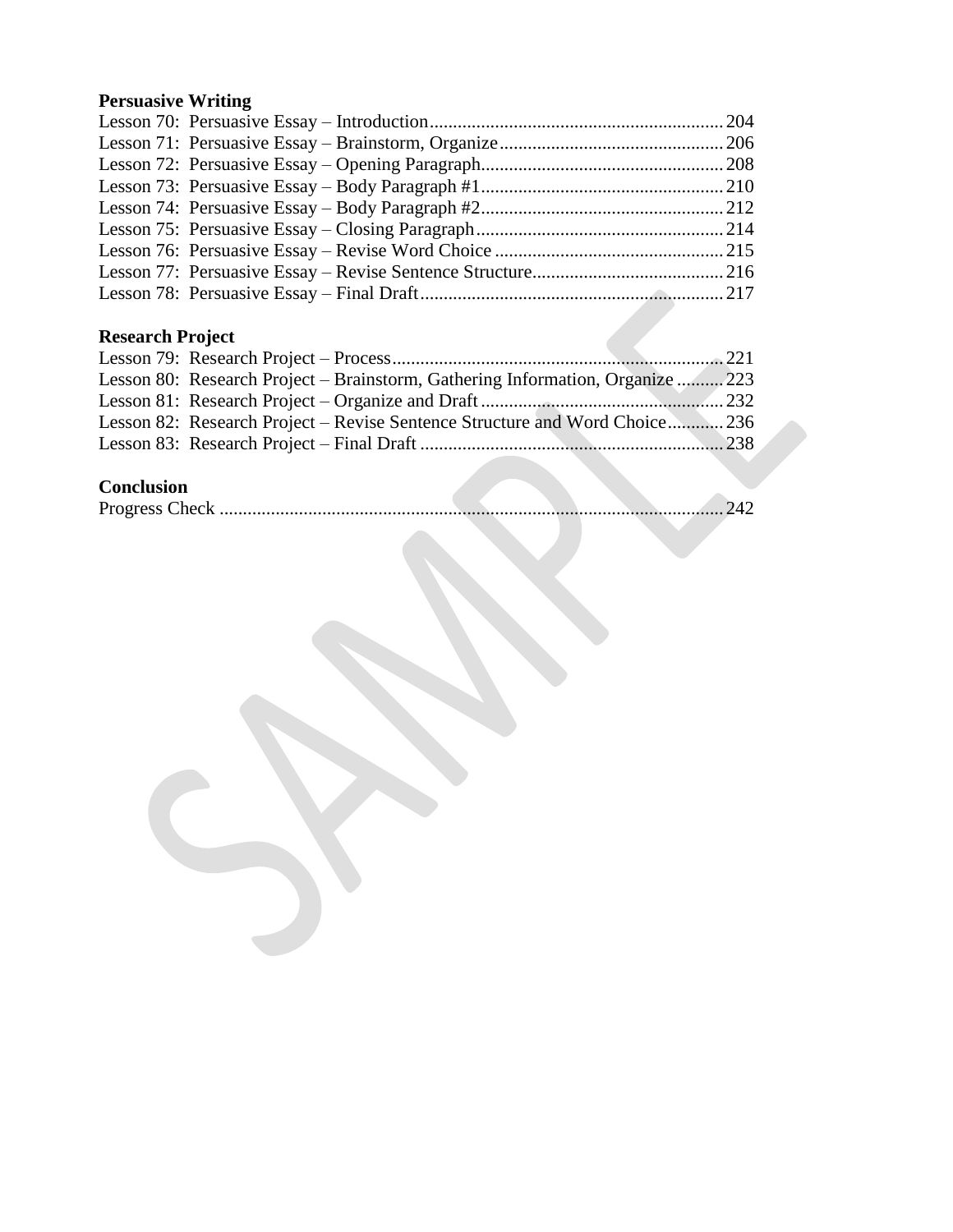#### **LEVEL 5 SYLLABUS**

#### **VIDEO – 83 LESSONS WORKBOOK – 243 PAGES**

**NOTE: Video lessons are indicated by ALL CAPS bold. Worksheets/assignment sheets are listed below each video lesson.** 

# **LESSON 1: WHAT IS WRITING?**

Lesson 1 – Introduction to Writing

#### **LESSON 2: COMPLETE SUBJECTS AND PREDICATES**

Lesson 2 Day 1 – Complete Subjects and Predicates Lesson 2 Day 2 – Complete Subjects and Predicates

### **LESSON 3: SIMPLE SUBJECTS AND PREDICATES**

Lesson 3 Day 1 – Simple Subjects and Predicates Lesson 3 Day 2 – Simple Subjects and Predicates

#### **LESSON 4: COMPOUND SUBJECTS**

Lesson 4 Day 1 – Compound Subjects Lesson 4 Day 2 – Compound Subjects

#### **LESSON 5: COMPOUND PREDICATES**

Lesson 5 Day 1 – Compound Predicates Lesson 5 Day 2 – Compound Predicates Lesson 5 Day 3 – Compound Subjects and Predicates *\*Assessment 1 (Lessons 2-5)*

#### **LESSON 6: COMMON AND PROPER NOUNS**

Lesson 6 Day 1 – Common and Proper Nouns Lesson 6 Day 2 – Common and Proper Nouns

#### **LESSON 7: SINGULAR AND PLURAL NOUNS**

Lesson 7 Day 1 – Singular and Plural Nouns Lesson 7 Day 2 – Singular and Plural Nouns

#### **LESSON 8: POSSESSIVE NOUNS (SINGULAR)**

Lesson 8 Day 1 – Possessive Nouns (Singular) Lesson 8 Day 2 – Combine Sentences Using Singular Possessive Nouns

#### **LESSON 9: POSSESSIVE NOUNS (PLURAL)**

Lesson 9 Day  $1 -$ Possessive (Plural ending in  $-s$ ) Lesson 9 Day  $1 -$  Possessive (Plural NOT ending in  $-s$ ) Lesson 9 Day 2 – Combining Sentences Using Plural Possessive Nouns Lesson 9 Day 3 – Singular and Plural (ending in –s) Possessive Nouns Lesson 9 Day 3 – Singular and Plural Possessive Nouns *\*Assessment 2 (Lessons 6-9)*

#### **LESSON 10 – PRONOUNS AND ANTECEDENTS**

Lesson 17 Day 1 – Pronouns and Antecedents Lesson 17 Day 2 – Pronouns and Antecedents Lesson 17 Day 3 – Pronouns and Antecedents *\*Assessment 3 (Lesson 10)*

#### **LESSON 11: ADJECTIVES**

Lesson 11 Day 1 – Adjectives Lesson 11 Day 2 – Adjectives *\*Assessment 4 (Lesson 11)*

#### **LESSON 12: ACTION VERBS**

Lesson 12 Day 1 – Action Verbs Lesson 12 Day 2 – Action Verbs

#### **LESSON 13: LINKING VERBS**

Lesson 13 Day 1 – Linking Verbs Lesson 13 Day 2 – Linking Verbs Lesson 13 Day 3 – Action Verbs and Linking Verbs

#### **LESSON 14: HELPING VERBS**

Lesson 14 Day 1 – Helping Verbs Lesson 14 Day 2 – Helping Verbs *\*Assessment 5 (Lesson 12-14)*

#### **LESSON 15: ADVERBS THAT MODIFY VERBS**

Lesson 15 Day 1 – Adverbs That Modify Verbs Lesson 15 Day 2 – Adverbs That Modify Verbs

#### **LESSON 16: ADVERBS THAT MODIFY ADJECTIVES**

Lesson 16 Day 1 – Adverbs That Modify Adjectives Lesson 16 Day 2 – Adverbs That Modify Verbs and Adjectives *\*Assessment 6 (Lessons 15-16)*

#### **LESSON 17 – PREPOSITIONAL PHRASES**

Lesson 17 Day 1 – Prepositional Phrases Lesson 17 Day 2 – Prepositional Phrases *\*Assessment 7 (Lesson 17)*

#### **LESSON 18 – SUBJECT/VERB AGREEMENT**

Lesson 18 Day 1 – Subject/Verb Agreement Lesson 18 Day 2 – Subject/Verb Agreement *\*Assessment 8 (Lesson 18)*

#### **LESSON 19 – DON'T AND DOESN'T PROBLEM**

Lesson 19 Day 1 – Don't and Doesn't Problem Lesson 19 Day 2 – Don't and Doesn't Problem *\*Assessment 9 (Lesson 19)*

#### **LESSON 20 – WRITING TITLES**

Lesson 20 Day 1 – Writing Titles Lesson 20 Day 1 – Writing Titles: Books, Stories, and Poems *\*Assessment 10 (Lesson 20)*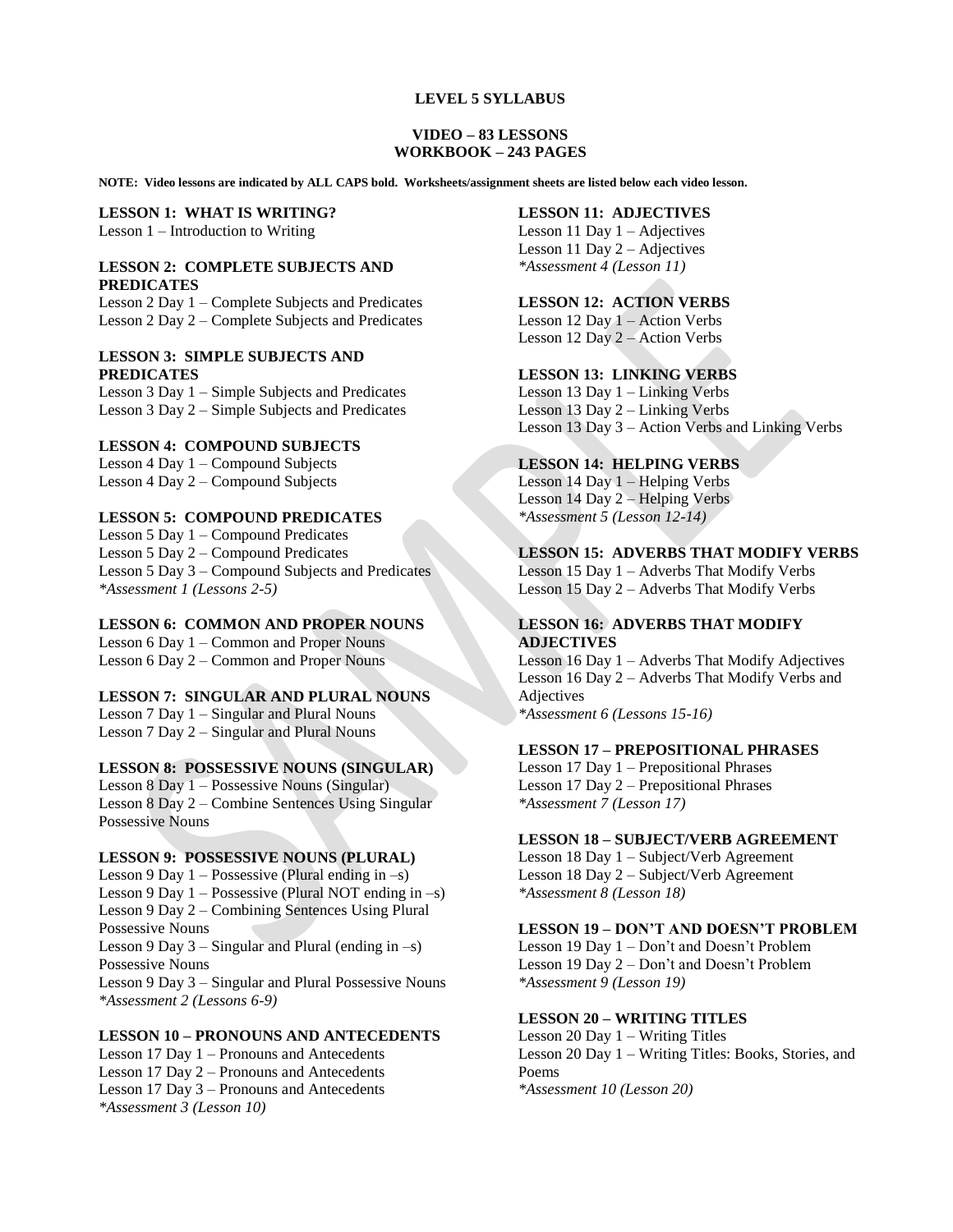#### **LESSON 21 – ADJECTIVES IN ACTION**

Lesson 21 Day 1 – Adjectives in Action Lesson 21 Day 2 – Adjectives in Action Lesson 21 Day 3 – Adjectives in Action Lesson 21 Day 4 – Adjectives in Action *\*Assessment 11 (Lesson 21)*

#### **LESSON 22 – ACTION VERBS IN ACTION**

Lesson 22 Day 1 – Action Verbs in Action Lesson 22 Day 2 – Action Verbs in Action Lesson 22 Day 3 – Action Verbs in Action Lesson 22 Day 4 – Action Verbs in Action *\*Assessment 12 (Lesson 22)*

#### **LESSON 23 – ADVERBS IN ACTION**

Lesson 23 Day 1 – Adverbs in Action Lesson 23 Day 2 – Adverbs in Action Lesson 23 Day 3 – Adverbs in Action *\*Assessment 13 (Lesson 23)*

#### **LESSON 24 – PREPOSITIONAL PHRASES IN ACTION**

Lesson 24 Day 1 – Prepositional Phrases in Action Lesson 24 Day 2 – Prepositional Phrases in Action Lesson 24 Day 3 – Prepositional Phrases in Action *\*Assessment 14 (Lesson 24)*

#### **LESSON 25 – VIVID LANGUAGE**

Lesson 25 Day 1 – Vivid Language Lesson 25 Day 2 – Vivid Language Lesson 25 Day 3 – Vivid Language Lesson 25 Day 4 – Discarded Word List *\*Assessment 15 (Lesson 25)*

#### **LESSON 26 – REVIEWING TYPES OF SENTENCES**

Lesson 26 Day 1 – Reviewing Types of Sentences

**LESSON 27 – INDEPENDENT CLAUSES** Lesson 27 Day 1 – Independent Clauses Lesson 27 Day 2 – Independent Clauses

**LESSON 28 – COMPOUND SENTENCES** Lesson 28 Day 1 – Compound Sentences

#### **LESSON 29 – COMBINING SIMPLE SENTENCES**

Lesson 29 Day 1 – Combining Simple Sentences Lesson 29 Day 2 – Combining Simple Sentences *\*Assessment 16 (Lesson 26-29)*

#### **LESSON 30 – DEPENDENT CLAUSES**

Lesson 30 Day 1 – Dependent Clauses Lesson 30 Day 2 – Dependent Clauses

#### **LESSON 31 – COMPLEX SENTENCES (IC DC)**

Lesson 31 Day 1 – Complex Sentences (IC DC) Lesson 31 Day 2 – Complex Sentences (IC DC) Lesson 31 Day 3 – Complex Sentences (IC DC)

#### **LESSON 32 – COMPLEX SENTENCES (DC, IC)**

Lesson 32 Day 1 – Complex Sentences (DC, IC) Lesson 32 Day 2 – Complex Sentences (DC, IC) Lesson 32 Day 3 – Complex Sentences (DC, IC) *\*Assessment 17 (Lesson 30-32)*

#### **LESSON 33 – INCOMPLETE THOUGHTS**

Lesson 33 Day 1 – Incomplete Thoughts Lesson 33 Day 2 – Incomplete Thoughts

#### **LESSON 34 – RUN-ON SENTENCES**

Lesson 34 Day 1 – Run-on Sentences Lesson 34 Day 2 – Run-on Sentences *\*Assessment 18 (Lesson 33-34)*

**LESSON 35 – FIGURATIVE LANGUAGE – ONOMATOPOEIA** Lesson 35 Day 1 – Figurative Language – Onomatopoeia

**LESSON 36 – FIGURATIVE LANGUAGE – SIMILE** Lesson 36 Day 1 – Figurative Language – Simile

**LESSON 37 – FIGURATIVE LANGUAGE – METAPHOR** Lesson 37 Day 1 – Figurative Language – Metaphor

**LESSON 38 – FIGURATIVE LANGUAGE – PERSONIFICATION** Lesson 38 Day 1 – Figurative Language – Personification

#### **LESSON 39 – APPLYING FIGURATIVE LANGUAGE**

Lesson 39 Day 1 – Applying Figurative Language Lesson 39 Day 2 – Applying Figurative Language *\*Assessment 19 (Lesson 35-39)*

**LESSON 40 – THE WRITING PROCESS** Lesson 40 Day 1 – Introduction

**LESSON 41 – PARAGRAPH OVERVIEW**

Lesson 41 Day 1 – Audience and Purpose

#### **LESSON 42 – PARAGRAPH OVERVIEW**

Lesson 42 Day 1 – Opening Sentence Lesson 42 Day 1 – Body Sentences Lesson 42 Day 1 – Closing Sentence

#### **LESSON 43 – EXPOSITORY PARAGRAPH**

Lesson 43 Day 1 – Brainstorm Lesson 43 Day 1 – Organize Lesson 43 Day 1 – Draft

#### **LESSON 44 – EXPOSITORY PARAGRAPH**

Lesson 44 Day 1 – Revise Lesson 44 Day 1 – Final Draft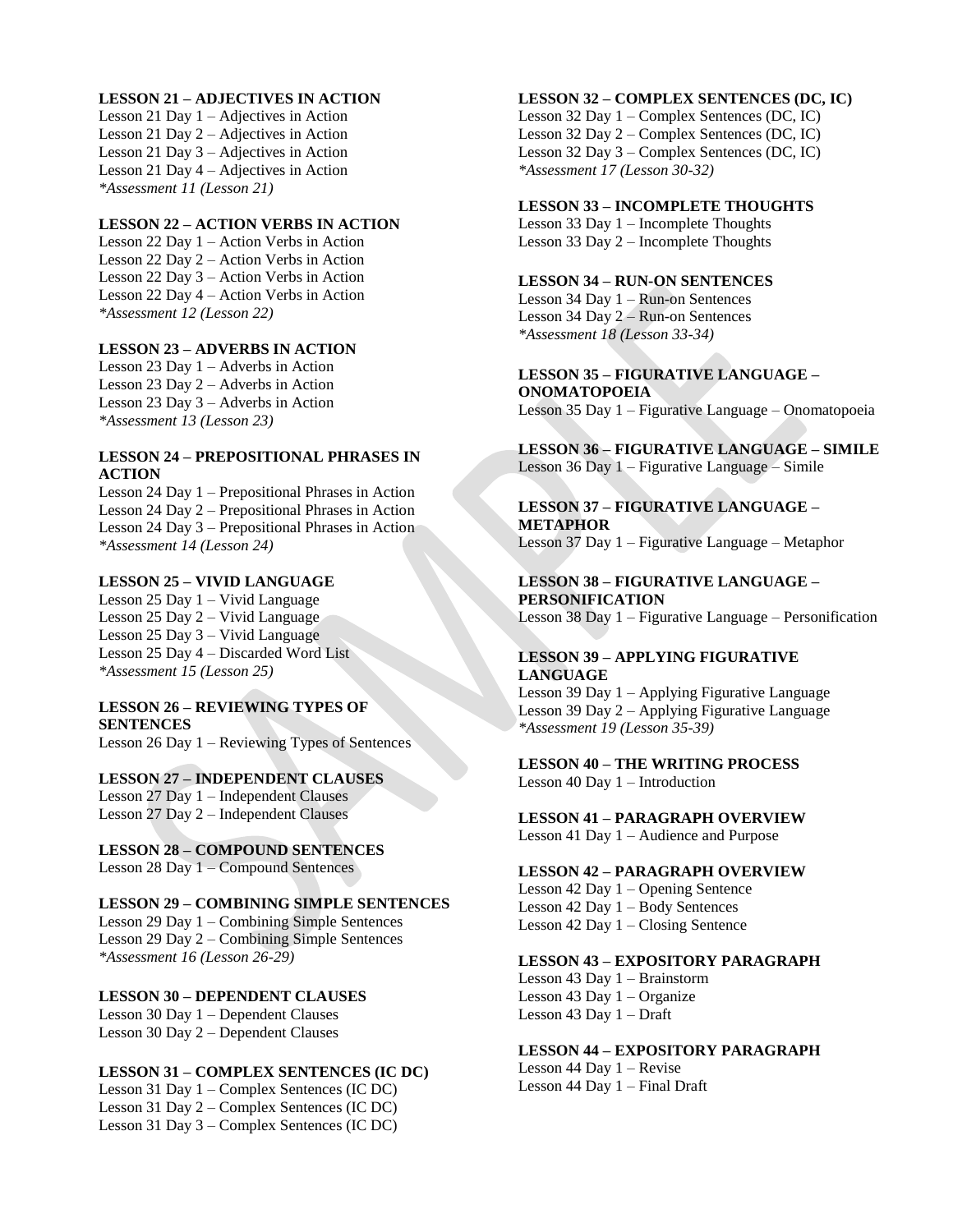**LESSON 45 – PERSUASIVE PARAGRAPH** Lesson 45 Day 1 – Brainstorm Lesson 45 Day 1 – Organize Lesson 45 Day 1 – Draft

**LESSON 46 – PERSUASIVE PARAGRAPH** Lesson 46 Day 1 – Revise Lesson 46 Day 1 – Final Draft

**LESSON 47 – DESCRIPTIVE PARAGRAPH** Lesson 47 Day 1 – Brainstorm Lesson 47 Day 1 – Organize Lesson 47 Day 1 – Draft

**LESSON 48 – DESCRIPTIVE PARAGRAPH** Lesson 48 Day 1 – Revise Lesson 48 Day 1 – Final Draft *\*Assessment 21 (Lessons 41-48)*

**LESSON 49 – EXPOSITORY PERSONAL LETTER** Lesson 49 Day 1 – Introduction

**LESSON 50 – EXPOSITORY PERSONAL LETTER** Lesson 50 Day 1 – Personal Letter Format

**LESSON 51 – EXPOSITORY PERSONAL LETTER** Lesson 51 Day 1 – Organize

**LESSON 52 – EXPOSITORY PERSONAL LETTER** Lesson 52 Day 1 – Draft

**LESSON 53 – EXPOSITORY PERSONAL LETTER** Lesson 53 Day 1 - Revise

**LESSON 54 – EXPOSITORY PERSONAL LETTER** Lesson 54 Day 1 – Final Draft *\*Assessment 21 (Lesson 49-54)*

**LESSON 55 – PERSONAL NARRATIVE** Lesson 55 Day 1 – Transitions

**LESSON 56 – PERSONAL NARRATIVE** Lesson 56 Day 1 – Details, Adjectives, Action Verbs

**LESSON 57 – PERSONAL NARRATIVE** Lesson 57 Day 1 – Introduction Lesson 57 Day 1 – Brainstorm

**LESSON 58 – PERSONAL NARRATIVE** Lesson 58 Day 1 – Organize

**LESSON 59 – PERSONAL NARRATIVE** Lesson 59 Day 1 – Draft

**LESSON 60 – PERSONAL NARRATIVE** Lesson 60 Day 1 – Revise

**LESSON 61 – PERSONAL NARRATIVE** Lesson 61 Day 1 – Final Draft *\*Assessment 22 (Lesson 55-61)*

**LESSON 62 – WRITING A SUMMARY** Lesson 62 Day 1 – Introduction

**LESSON 63 – WRITING A SUMMARY** Lesson 63 Day 1 – Organize and Draft

**LESSON 64 – WRITING A SUMMARY**  Lesson 64 Day 1 – Revise Lesson 64 Day 1 – Final Draft

**LESSON 65 – COMPARE/CONTRAST WRITING** Lesson 65 Day 1 – Introduction and Brainstorm

**LESSON 66 – COMPARE/CONTRAST WRITING** Lesson 66 Day 1 – Organize Similarities Lesson 66 Day 1 – Draft Similarities

**LESSON 67 – COMPARE/CONTRAST WRITING** Lesson 67 Day 1 – Organize Differences Lesson 67 Day1 – Draft Differences

**LESSON 68 – COMPARE/CONTRAST WRITING** Lesson 68 Day 1 – Revise

**LESSON 69 – COMPARE/CONTRAST WRITING** Lesson 69 Day 1 – Final Draft *\*Assessment 24 (Lesson 65-69)*

**LESSON 70 – PERSUASIVE ESSAY** Lesson 70 Day 1 – Introduction

**LESSON 71 – PERSUASIVE ESSAY** Lesson 71 Day 1 – Brainstorm Lesson 71 Day 1 – Organize

**LESSON 72 – PERSUASIVE ESSAY** Lesson 72 Day 1 – Hook Lesson 72 Day 1 – Organize and Draft Opening Paragraph

**LESSON 73 – PERSUASIVE ESSAY** Lesson 73 Day 1 – Organize Body Paragraph #1 Lesson 73 Day 1 – Draft Body Paragraph #1

**LESSON 74 – PERSUASIVE ESSAY** Lesson 74 Day 1 – Organize Body Paragraph #2 Lesson 74 Day 1 – Draft Body Paragraph #2

**LESSON 75 – PERSUASIVE ESSAY** Lesson 75 Day1 – Organize and Draft Closing Paragraph

**LESSON 76 – PERSUASIVE ESSAY** Lesson 76 Day 1 – Revise Word Choice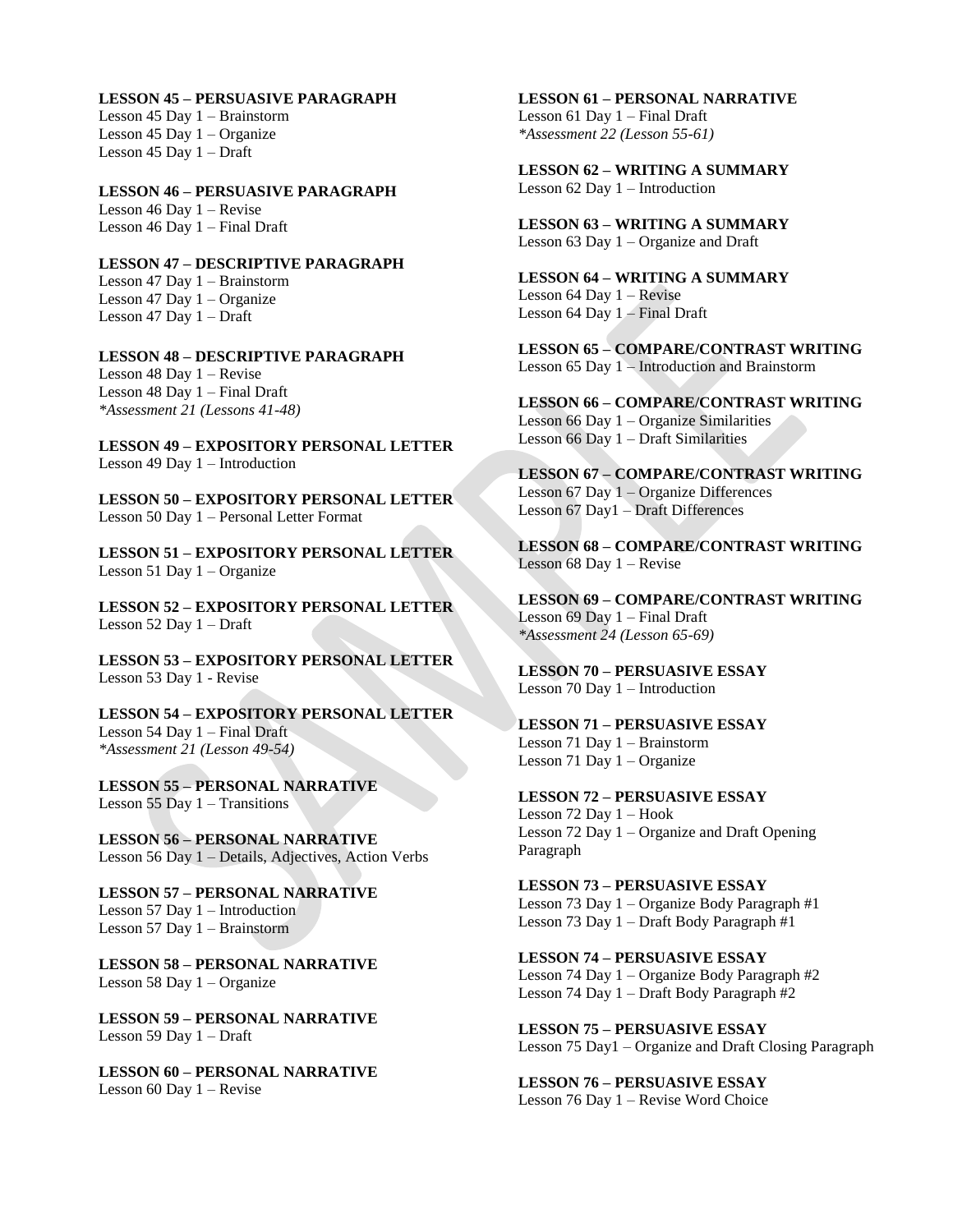#### **LESSON 77 – PERSUASIVE ESSAY**

Lesson 77 Day 1 – Revise Sentence Structure

#### **LESSON 78 – PERSUASIVE ESSAY**

Lesson 78 Day 1 – Final Draft *\*Assessment 25 (Lesson 70-77)*

**LESSON 79 – THE RESEARCH PROJECT** Lesson 79 Day 1 – Process

#### **LESSON 80 – THE RESEARCH PROJECT** Lesson 80 Day 1 – Brainstorm

Lesson 80 Day 1-5 – Gather Information and Organize

#### **LESSON 81 – RESEARCH PROJECT** Lesson 81 Day 1 – Draft Lesson 81 Day 2 – Draft Lesson 81 Day 3 – Draft

**LESSON 82 – RESEARCH PROJECT** Lesson 82 Day 1 – Revise Sentence Structure Lesson 82 Day 1 – Revise Word Choice

#### **LESSON 83 – RESEARCH PROJECT** Lesson 83 Day 1 – Final Draft Lesson 83 Day 2 – Final Draft

**\*UNIT TWO COMPREHENSIVE ASSESSMENT** (Lessons 34-72)

**FINAL LESSON** Comparing Compositions (2 pages)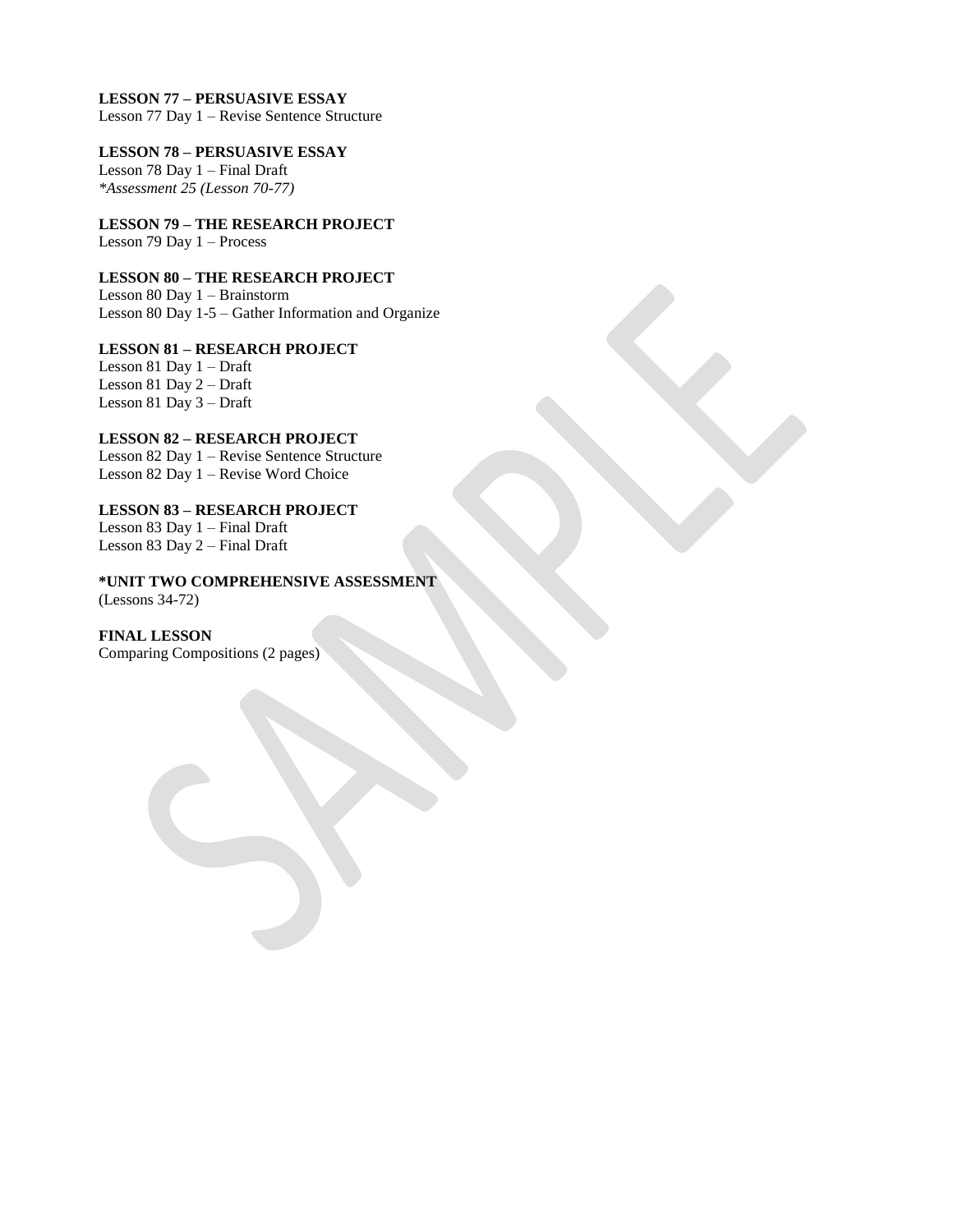# **CONTENT**

# **Unit One: Grammar and Other Topics**

All lessons within this unit teach students how to *identify* and *apply* parts of speech. Content is divided into two sections:

- I. Parts of Speech A. Identify Parts of Speech B. Common Problems
- II. Tools for Effective Communication
	- A. Apply Parts of Speech
	- B. Apply Sentence Structure
	- C. Apply Figurative Language

# **Unit Two: Composition**

In this unit, students explore many different types of compositions, focusing on the parts of compositions, the writing process, and applying effective writing tools.

Students write *with* Mr. Stephens in a *step-by-step*/*modeled* approach to composition. During the video lessons, Mr. Stephens teaches students information and techniques and *models* how to perform each step of the writing process for individual compositions. Students apply what they learn from the video lesson and information presented in the textbook.

*Step-by-Step/Model:* Through a step-by-step, repetitive process, students internalize the writing process and learn how to perform each step. Additionally, Mr. Stephens models the steps of each composition, showing students "how" to complete them.

*Immediate Application:* By focusing on each step of the writing process though short, modeled lessons with immediate application, students apply what they learn immediately without becoming overwhelmed by other steps and/or forgetting previous steps. This method increases retention.

# **ASSESSMENTS**

A separate *Assessment/Resource Booklet* is available for purchase. The booklet contains:

- 25 assessments
- 2 comprehensive unit assessments
- resource wordlist
- additional organizers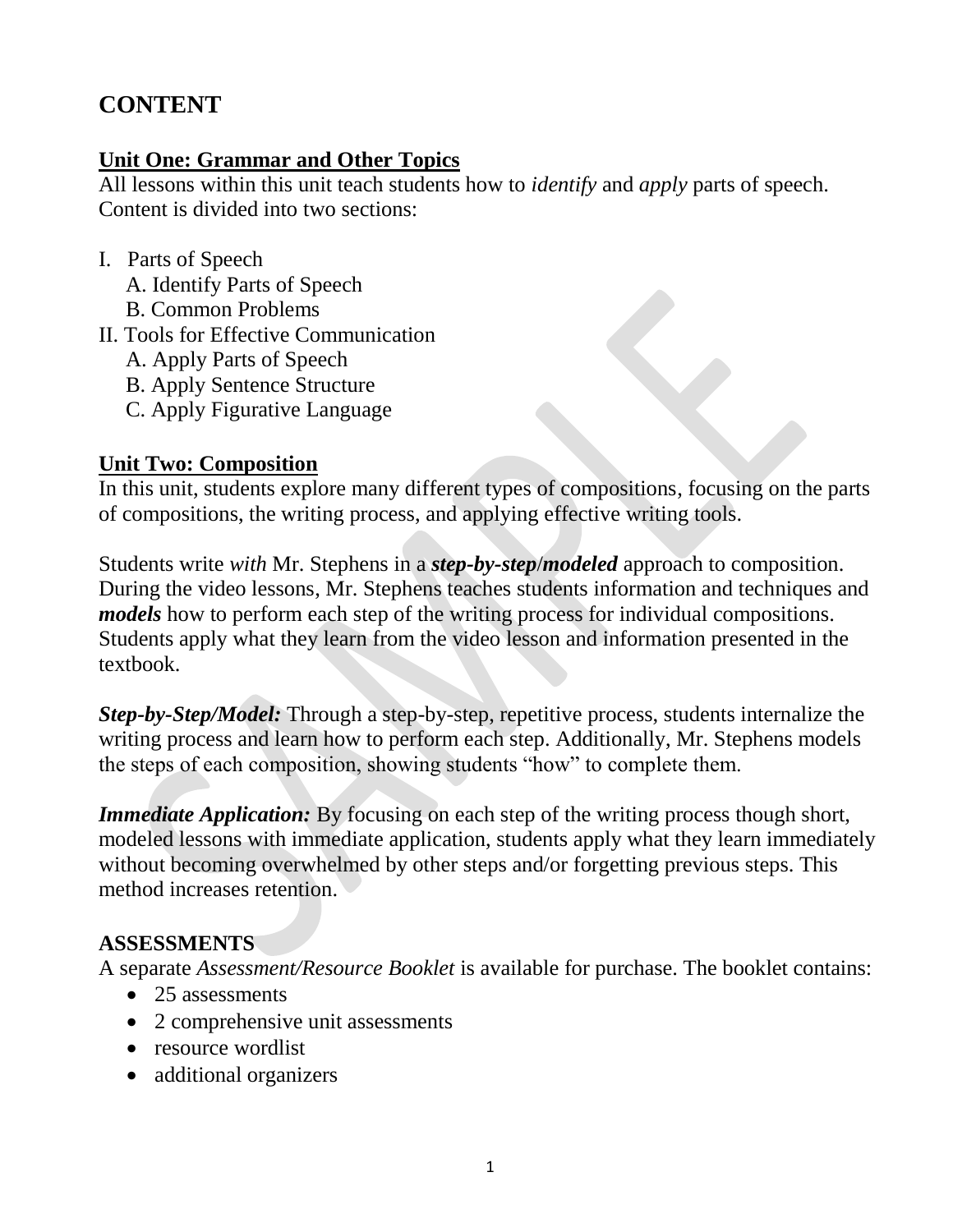# **ACTIVITIES AND ICONS**

In Unit One, students learn to identify and apply the parts of speech.



*Identify* activities help students learn to identify parts of speech in written  $\overline{Q}$  language.



*Apply* activities help students identify and apply parts of speech that are tools to aid in effectively communicating with written language. This provides students with tools they will use when writing in Unit Two.

Progression of identify and apply activities within each practice session:

- 1. Students *identify* parts of speech in sentences.
- 2. Students *apply* what they have learned through fill-in-the-blank activities.
- 3. Students *identify* parts of speech in written compositions.

4. Students *apply* what they have learned through fill-in-the-blank, writing sentences, and/or written composition activities.



**Grammar Section Toolbox** – In Unit One, the toolbox will be present on all "apply" activities. The toolbox serves as a reminder to students that the skills practiced on the page are tools to help them communicate effectively in

writing. In Unit Two, the toolbox reminds students when revising compositions to use their writing "tools" to improve communication.

**The Writing Process** – The icons remind students which step of the writing process they are completing.



**Extra Practice –** After all steps of each composition have been complete and parents or teachers have completed the checklist, students have the opportunity to practice writing another composition of the same type. They read the prompt on the "Extra Practice" page, and, just as before, watch each video lesson before completing each step of the writing process for the new composition. When organizing thoughts, students may draw graphic organizers on notebook paper or use additional organizers provided in the *Assessment/Resource Booklet*.



**Resource Folder –** In Lesson 25, students are asked to begin creating a "Discarded Word List" and place it in a resource folder. In Unit 2, students are asked to update the word list after each composition. This serves to build a

resource file that is helpful for effective communication in the coming lessons and years.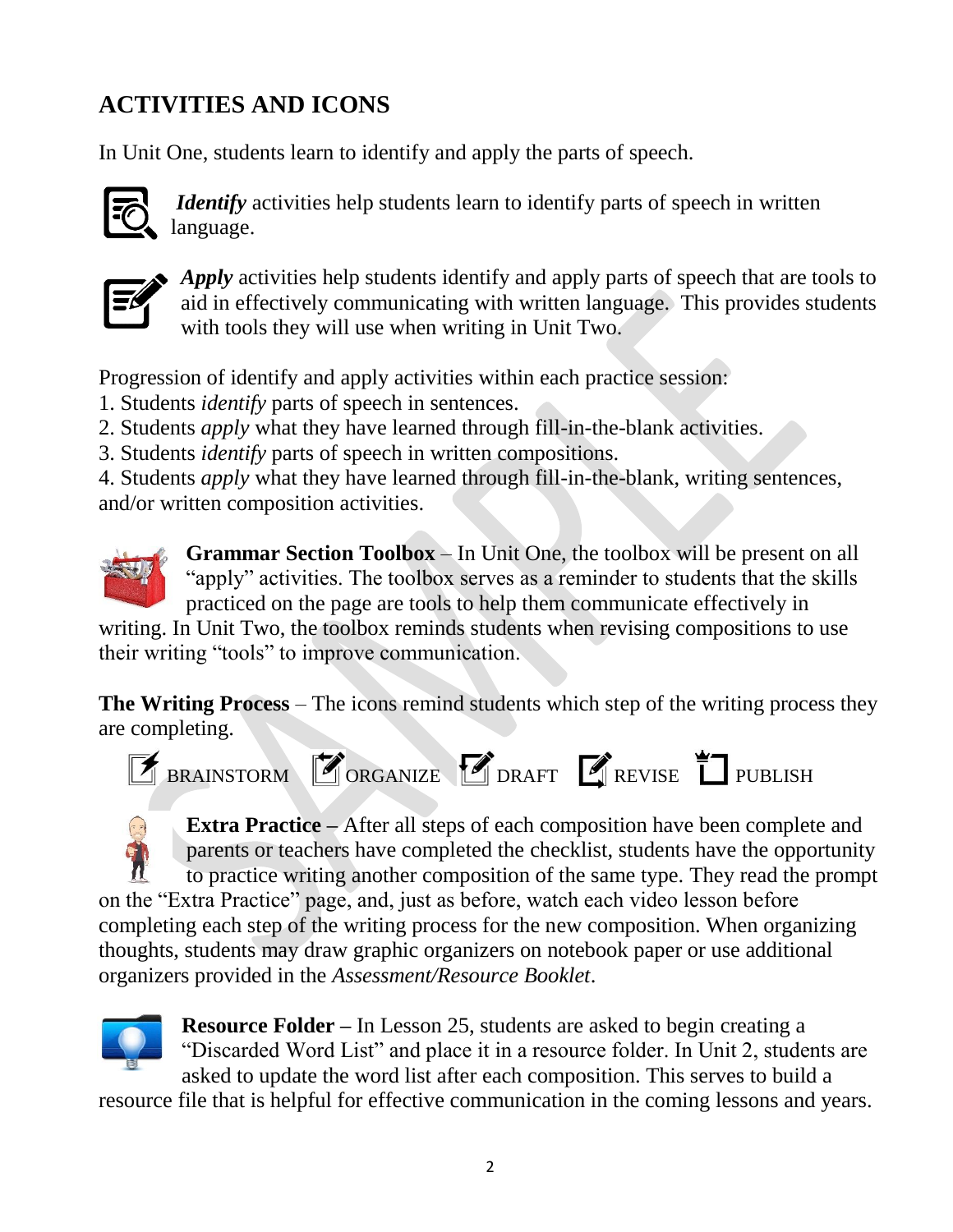# **SCORING COMPOSITIONS**

Scoring written compositions can be challenging due to their subjective nature. Ultimately, I encourage you to do what works for you, your student, and/or your schooling situation. If you already use a method to score written compositions, stick with it. Along the way, try new methods.

If you use the checklists provided, focus primarily on completion and conversation. Use the checklist as a guide to discuss how effective or ineffective the composition is as a whole and strengths and weaknesses evident in the composition.

*Scoring services are available for purchase for levels 9-12. Running from August 1 to May 15 each school year, a certified member of our curriculum department will score written compositions for any or all assignments presented in each level purchased. Visit our website for more information.*

There are several different ways to utilize the checklist and hold discussions:

**1. Student completes the checklist before turning in the assignment.** The teacher spot-checks a few items and asks the student to point to different items on the checklist evident in the composition and explain why the item was checked.

*Teacher: "I see you marked that your narrative contains transitions. Show me your transitions." -Student points to the transitions.*

**2. Teacher checks each item and assigns a grade.** This works well when time is limited. Assign a letter grade based the overall composition using the sample composition provided in the key as a guide. Discuss one or more areas that may or may not include suggestions or requested revision.

After completing the checklist, the teacher might say and ask something like: *"I noticed that your hook for your opening paragraph of the expository essay is weak. I think it is weak because you didn't grab my attention. What do you think you could add or change that might help grab my attention?"*

3. **Assign a completion grade.** Use the checklist as a guide to make sure the assignment is complete. Assign any letter grade based on the fact that the student followed each step of the writing process and the composition contains all parts indicated in the checklist.

This option works well when time is limited and the teacher and student want to move on to the next composition.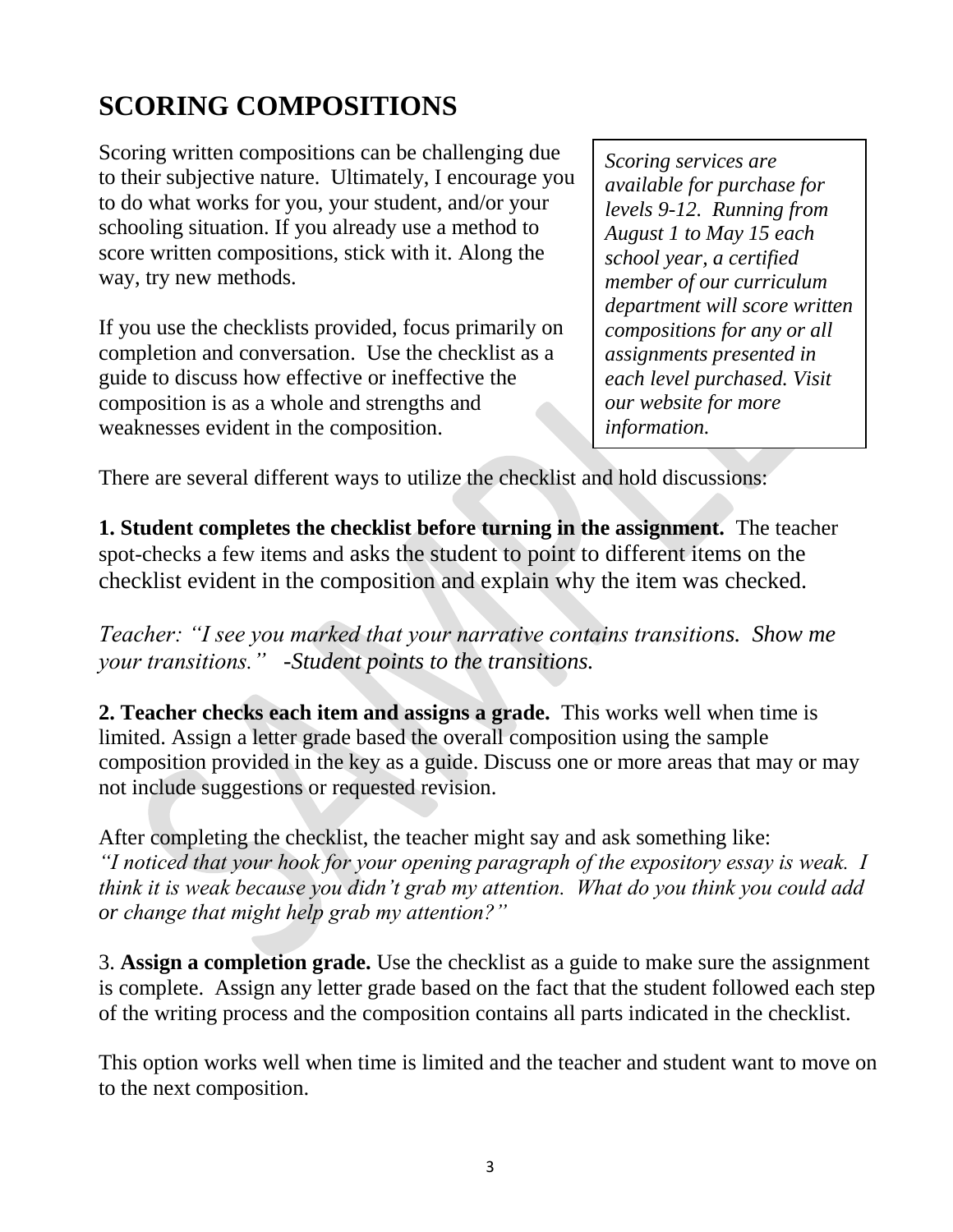# **HOW TO USE**

- **1. View the video lesson.**
- **2. Read the text for today's lesson.**
- **3. Complete the assignment.**
- **4. Verbally describe today's lesson and preview the next lesson.**

### **How long should my student spend on one lesson?**

Depending on the topic and the student, there are many different variables to consider in such a question. Typically, a good rule to follow is: Do not complete the worksheets/assignment sheets unless the student understands the concepts presented in the video lesson. Students may need to watch the video more than once. After an understanding of the new concept is evident, students will complete the activity.

## **Textbook/Workbook Format**

Video lessons and textbook/workbook lessons correspond by title and number.



Lesson numbers indicate individual days unless the calendar icon is shown. See example below. *(Please note numerical references are for examples only.)* 1

#### **Lesson 8 (no calendar shown because this lesson has only one written activity)**

- 1. Preview Lesson 8 in the textbook/workbook.
- 2. Watch Video Lesson 8.
- 3. Complete Lesson 8 written work.
- 4. Explain what you learned and preview the next lesson (Lesson 9).

### **Lesson 9 Day 1 ("Day 1" calendar shown because this lesson has more than one written activity)**

- 1. Preview Lesson 9 Day 1 in the textbook/workbook.
- 2. Watch Video Lesson 9.
- 3. Complete Lesson 9 written work for all days with Day 1 calendar icon present.
- 4. Explain what you learned and preview next activity (Lesson 9 Day 2).

### **Lesson 9 Day 2 ("Day 2" calendar shown because this lesson has more than one written activity)**

- 1. Preview Lesson 9 Day 2 in the textbook/workbook.
- 2. Watch Lesson 9 video again.
- 2. Complete Lesson 9 written work for all days with Day 2 calendar icon present.
- 3. Explain what you learned and preview next activity (Lesson 9 Day 3).

#### **Lesson 10 (no calendar shown because this lesson has only one written activity)**

- 1. Preview Lesson 10 in the textbook/workbook.
- 2. Watch Video Lesson 10.
- 3. Complete Lesson 10 written work.
- 4. Explain what you learned and preview the next activity (Lesson 11 Day 1).

#### **Answer Key**

Because some activities require students to compose sentences, paragraphs, letters, essays and such, "*Answers may vary*" precede such sample compositions. The samples provided are simply for comparison and reference.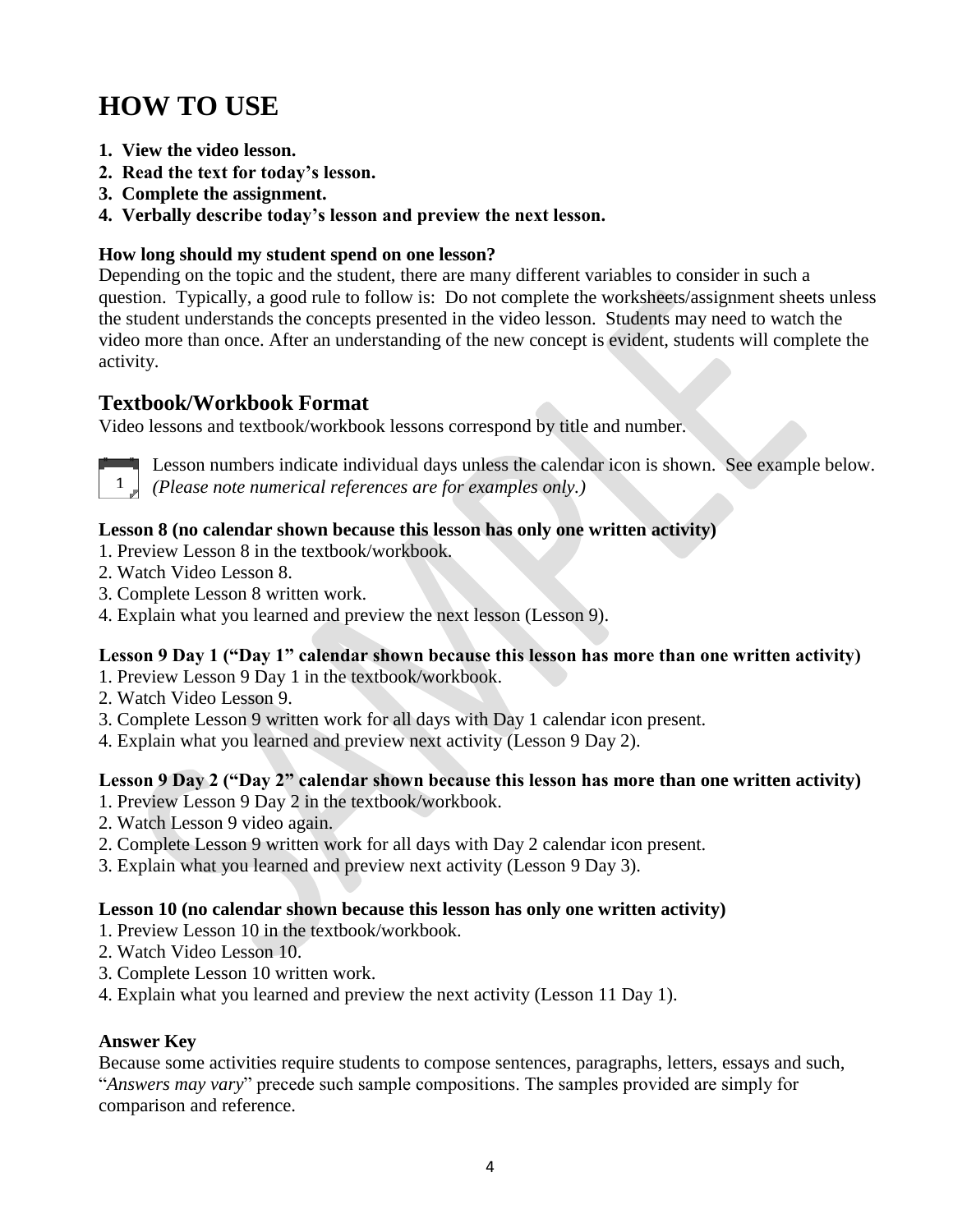# **Lesson 6 – Common and Proper Nouns**

A *common noun* is a word that refers to any person, place, thing, or idea. A *proper noun* is a word that refers to a specific person, place, thing, or idea. Proper nouns are capitalized.

12

| [⑦              | Underline each common noun. |                 |
|-----------------|-----------------------------|-----------------|
| 1. tape         | 6. daffodil                 | 11. council     |
| 2. Paula Street | 7. freedom                  | 12. Vietnam War |
| 3. John Adams   | 8. Jennifer Drive           | 13. barn        |
| 4. telephone    | 9. Mr. Randolph             | sorrow<br>14.   |
| 5. Stuttgart    | 10. county                  | 15. Engineer    |

# **Underline each** *proper noun***.**

- 1. J.R.R. Tolkien was a writer.
- 2*.* Tolkien wrote some of the best works in the fantasy genre.
- 3. He wrote a children's book titled *The Hobbit.*
- 4*. The Hobbit* follows the adventure of a character named Bilbo.
- 5. The little hobbit faces a dragon named Smaug.
- 6*. The Lord of the Rings* is a series that follows *The Hobbit*.
- 7. The main character of the new story is Frodo, Bilbo's nephew.
- 8. Both stories are set in the fictional world called Middle-earth.
- 9. Both *The Hobbit* and *The Lord of the Rings* have been made into films.
- 10. Tolkien was an amazing writer.

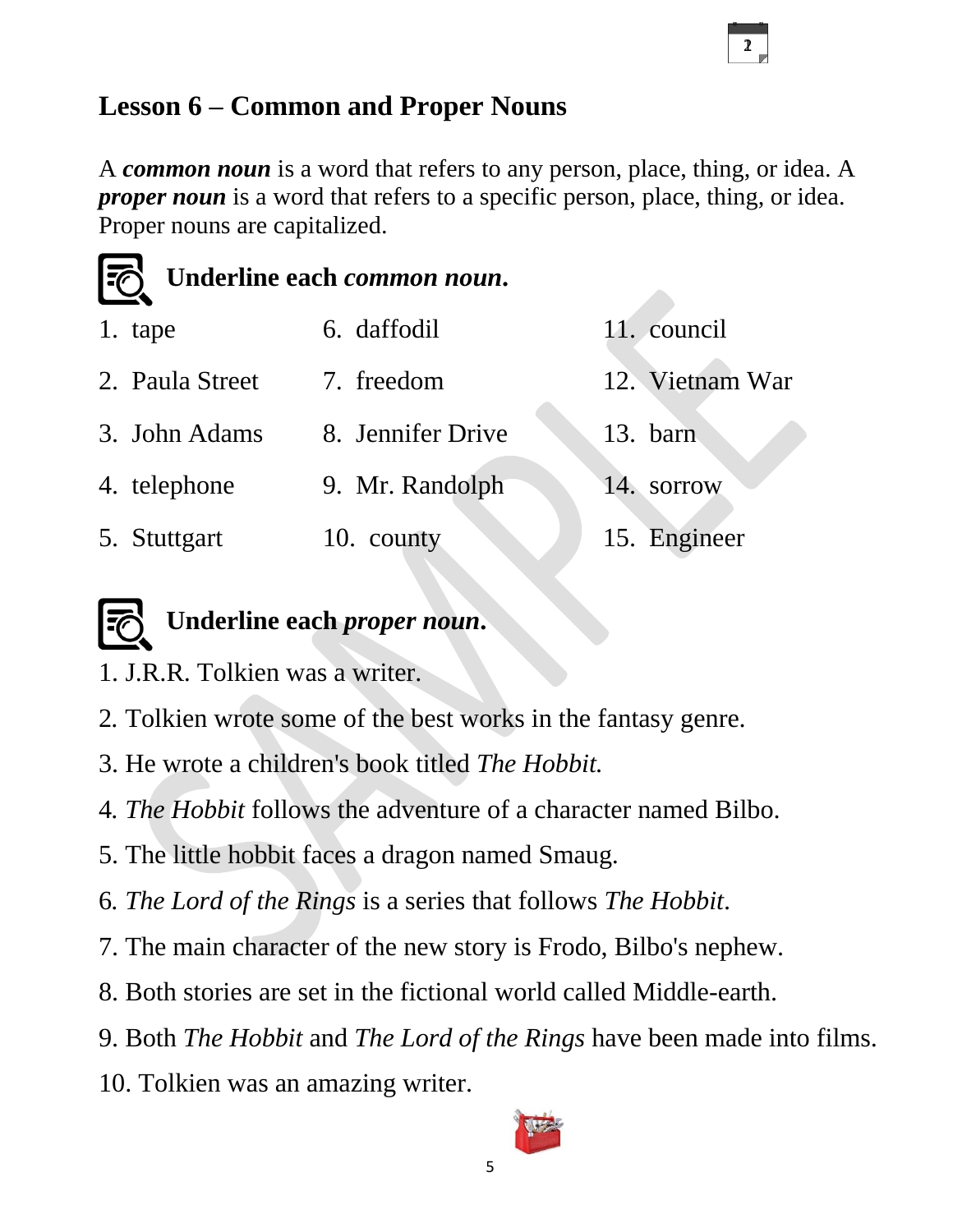# **Lesson 21 – Adjectives in Action**

# **Beware! Dangerous Words Ahead!**

Sometimes adjectives are used too much in writing and speech. Using adjectives effectively is more important than using them in every sentence. Additionally, some adjectives are overused. Use a thesaurus to replace adjectives that are common or boring.

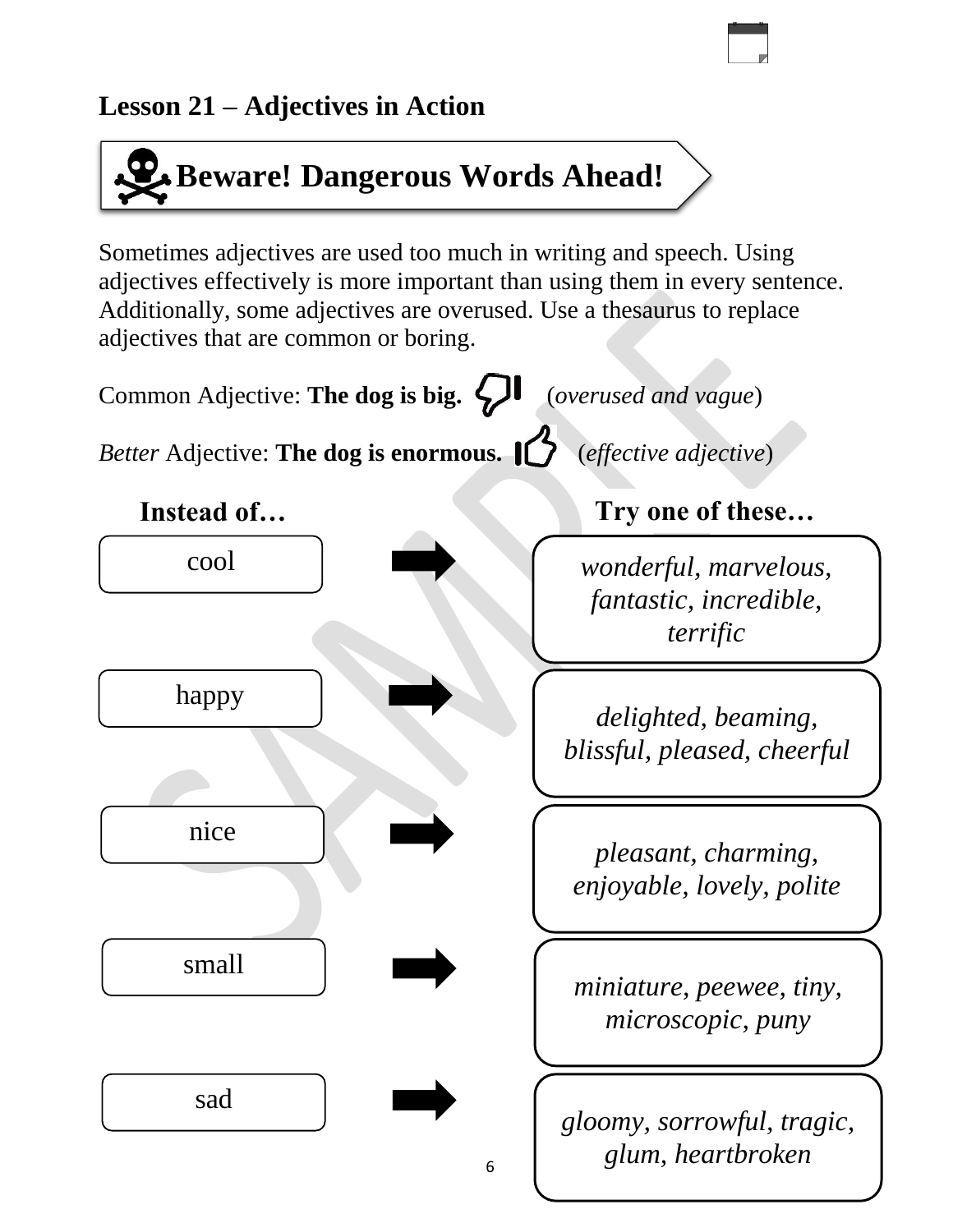# **Lesson 32 – Complex Sentences (DC, IC)**

A *complex sentence* contains an independent clause and a dependent clause.

When the independent clause comes first in a sentence, do not place a punctuation mark between the independent clause and the dependent clause.

*I get new jeans all the time because I wear them out quickly.* IC DC

When the dependent clause comes first in a sentence, separate the clauses with a comma.

*Because I wear them out quickly, I get new jeans all the time.* DC IC



**Combine the independent and dependent clauses to form a**  *complex sentence***. Use this format: DC, IC**

| 1. I was rather nervous       | because I had never ridden a bike before |
|-------------------------------|------------------------------------------|
| 2. if I fell off              | it would hurt                            |
| 3. when I first tried to ride | I tumbled onto the pavement              |
| 4. I got back on the bike     | after Dad put a Band-Aid on my knee      |
| 5. although it took a while   | riding became easier                     |
| 6. I am a champion rider now  | even though I had a rough start          |

 $\overline{\phantom{a}}$  , and the contract of the contract of the contract of the contract of the contract of the contract of the contract of the contract of the contract of the contract of the contract of the contract of the contrac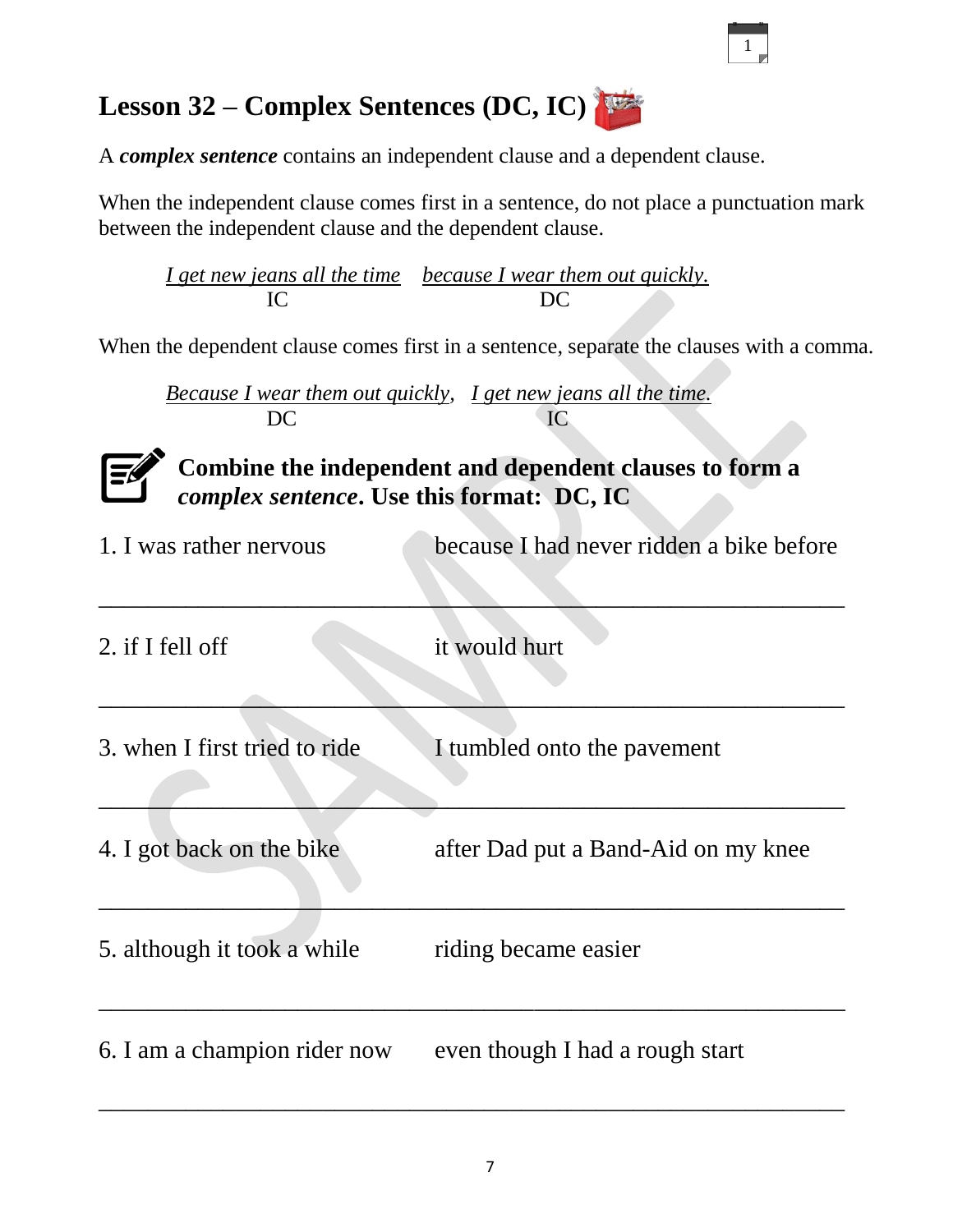# **Lesson 32 – Complex Sentences (DC, IC)**

A *complex sentence* contains an independent clause and a dependent clause.

*Because a storm was about to break, the sky was dark and ominous* DC IC



# **Add dependent or independent clauses to form** *complex sentences***. Follow this format: DC, IC**

1. Because ballet practice started in half an hour,

| her mother and father cheered with all their might! |  |  |
|-----------------------------------------------------|--|--|

\_\_\_\_\_\_\_\_\_\_\_\_\_\_\_\_\_\_\_\_\_\_\_\_\_\_\_\_\_\_\_\_\_\_\_\_\_\_\_\_\_\_\_\_\_\_\_\_\_\_\_\_\_\_\_\_\_\_\_\_\_\_

 $\overline{\phantom{a}}$  , and the contribution of the contribution of the contribution of the contribution of the contribution of the contribution of the contribution of the contribution of the contribution of the contribution of the

5. \_\_\_\_\_\_\_\_\_\_\_\_\_\_\_\_\_\_\_\_\_\_\_\_\_\_\_\_\_\_\_\_\_\_\_\_\_\_\_\_\_\_\_\_\_\_\_\_\_\_\_\_\_\_\_\_\_\_\_\_

\_\_\_\_\_\_\_\_\_\_\_\_\_\_\_\_\_\_\_\_\_\_\_\_\_\_\_\_\_\_\_\_\_\_\_\_\_\_\_\_\_\_\_\_\_\_\_\_\_\_\_\_\_\_\_\_\_\_\_\_\_\_

3. Even though Cheryl loved her dog,

4. When the Garret family bought a new car, \_\_\_\_\_\_\_\_\_\_\_\_\_\_\_\_\_\_\_\_\_\_\_\_\_\_

 $\Box$ , the stray cat found shelter in a nearby dumpster.

 $6.$   $\overline{\phantom{a}}$ 

\_\_\_\_\_\_\_\_\_\_\_\_\_\_\_\_\_\_\_\_\_\_\_\_\_\_\_\_\_\_\_\_\_\_\_\_\_, it had seemed like a great idea.

7. After Larry put so much effort into the project, \_\_\_\_\_\_\_\_\_\_\_\_\_\_\_\_\_\_\_\_\_\_\_\_\_\_\_\_

8. \_\_\_\_\_\_\_\_\_\_\_\_\_\_\_\_\_\_\_\_\_\_\_\_\_\_\_\_\_\_\_\_\_\_\_\_\_\_\_\_\_\_\_\_\_\_\_\_\_\_\_\_\_\_\_\_\_\_\_\_

\_\_\_\_\_\_\_\_\_\_\_\_\_\_\_\_\_\_\_\_\_\_\_\_\_\_\_\_\_\_\_\_\_\_\_\_\_\_\_\_\_\_\_\_\_\_\_\_\_\_\_\_\_\_\_\_\_\_\_\_\_\_

\_\_\_\_\_\_\_\_\_\_\_\_\_\_\_\_\_\_\_\_\_\_\_\_, Gabby made her brother and sister very happy.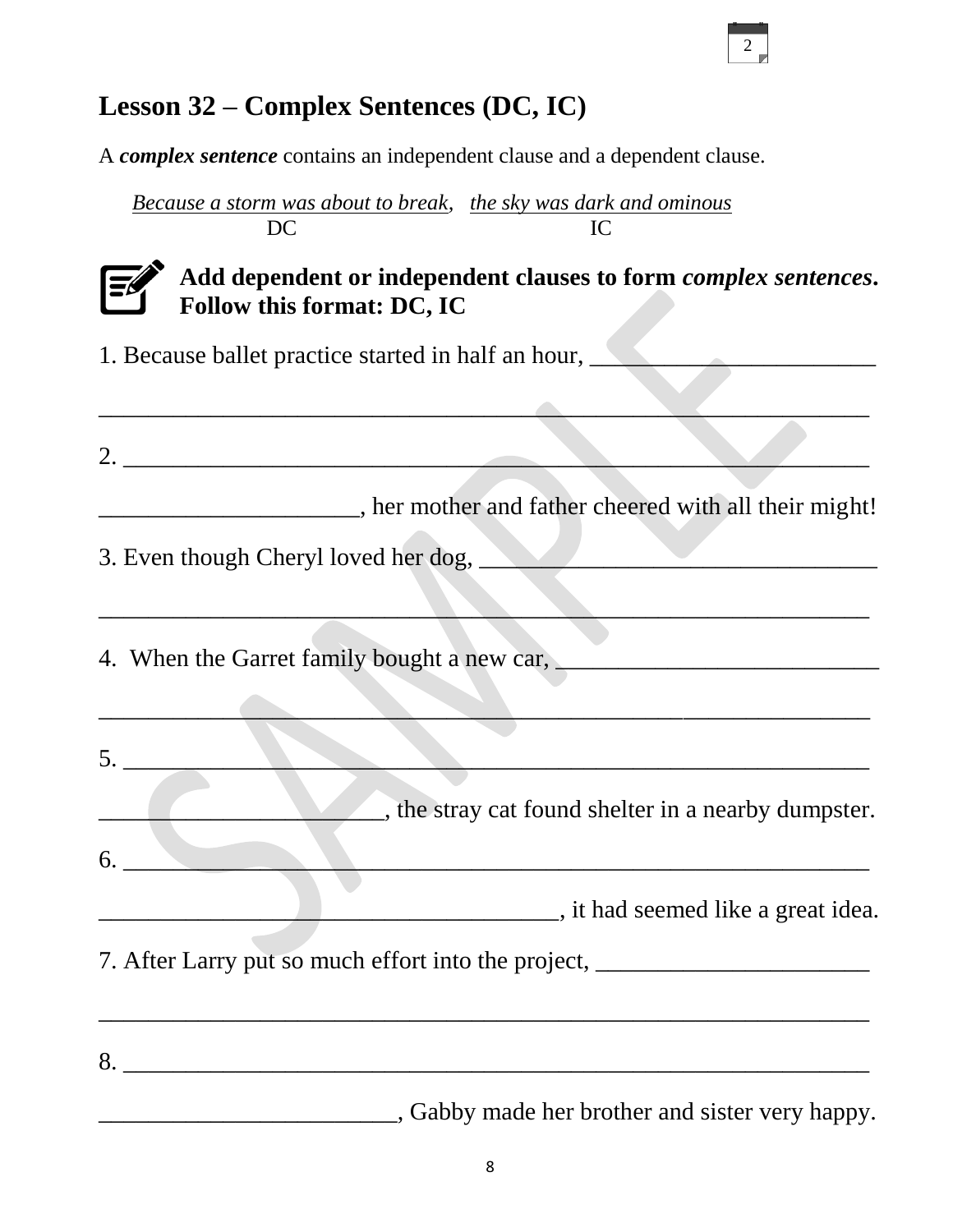# 3

# **Lesson 32 – Complex Sentences (DC, IC)**

A *complex sentence* contains an independent clause and a dependent clause.

*Because a storm was about to break, the sky was dark and ominous* DC IC



# **Rewrite the paragraph and change the underlined sentences into**  *complex sentences***. Use this format: DC, IC**

*Lexie showed up early. She was the lead actress. She had rehearsed and rehearsed for this play. It was the first time she had ever gotten the lead part. The main character was a feisty girl with fiery hair. Lexie had red hair. The teachers had picked her for the lead. It was now opening night. She knew she would do well. She was still anxious*. *The time came to start the play. Lexie readied her fiery hair. She stepped out into the spotlight.*

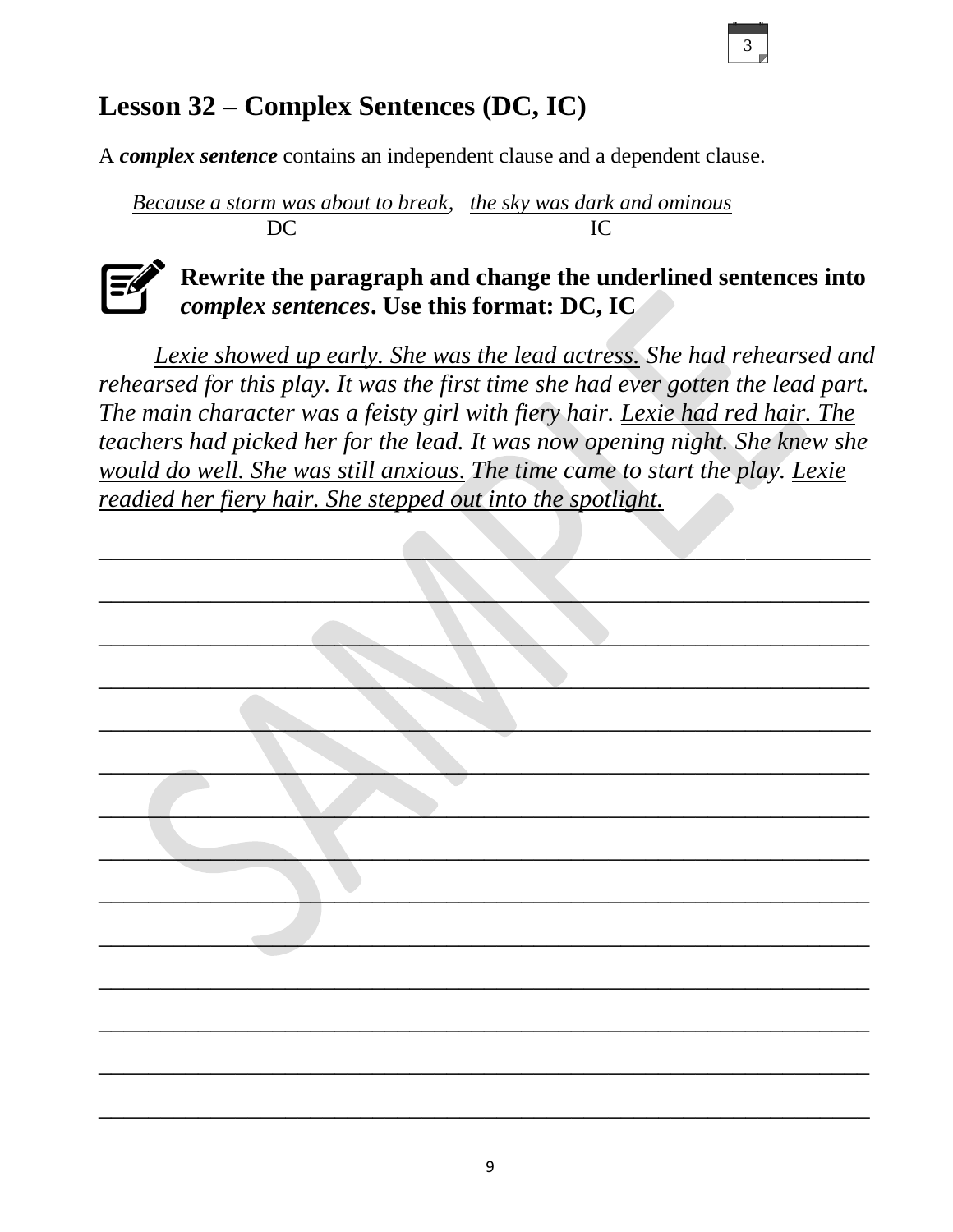# **Lesson 32 – Complex Sentences (DC, IC)**

A *complex sentence* contains an independent clause and a dependent clause.



# **Rewrite the underlined sentences to form** *complex sentences***.**  Choose which format would be best: {IC DC} or {DC, IC}

1. Henry left the restaurant in a huff. He had been insulted. He would not

return to this food chain.

2. Dan let Arnold borrow the new go-cart video game. They were best friends. They often did such favors for each other.

 $\overline{\phantom{a}}$  , and the contract of the contract of  $\overline{\phantom{a}}$  , and  $\overline{\phantom{a}}$  , and  $\overline{\phantom{a}}$  , and  $\overline{\phantom{a}}$  , and  $\overline{\phantom{a}}$  , and  $\overline{\phantom{a}}$  , and  $\overline{\phantom{a}}$  , and  $\overline{\phantom{a}}$  , and  $\overline{\phantom{a}}$  , and  $\overline{\phantom{a$ 

 $\Box$ 

\_\_\_\_\_\_\_\_\_\_\_\_\_\_\_\_\_\_\_\_\_\_\_\_\_\_\_\_\_\_\_\_\_\_\_\_\_\_\_\_\_\_\_\_\_\_\_\_\_\_\_\_\_\_\_\_\_\_\_\_\_\_

 $\_\_\_\_\_\_\_\_\_\_$ 

- 3. The book was better. The movie was good. Even fans of the book had to admit that the filmmakers had done a good job.
- 4. Rebecka's dad had to pick up the bat and attack the piñata. She didn't think they would get any of the candy inside. Her father broke it open.

\_\_\_\_\_\_\_\_\_\_\_\_\_\_\_\_\_\_\_\_\_\_\_\_\_\_\_\_\_\_\_\_\_\_\_\_\_\_\_\_\_\_\_\_\_\_\_\_\_\_\_\_\_\_\_\_\_\_\_\_\_\_

\_\_\_\_\_\_\_\_\_\_\_\_\_\_\_\_\_\_\_\_\_\_\_\_\_\_\_\_\_\_\_\_\_\_\_\_\_\_\_\_\_\_\_\_\_\_\_\_\_\_\_\_\_\_\_\_\_\_\_\_\_\_

\_\_\_\_\_\_\_\_\_\_\_\_\_\_\_\_\_\_\_\_\_\_\_\_\_\_\_\_\_\_\_\_\_\_\_\_\_\_\_\_\_\_\_\_\_\_\_\_\_\_\_\_\_\_\_\_\_\_\_\_\_\_

\_\_\_\_\_\_\_\_\_\_\_\_\_\_\_\_\_\_\_\_\_\_\_\_\_\_\_\_\_\_\_\_\_\_\_\_\_\_\_\_\_\_\_\_\_\_\_\_\_\_\_\_\_\_\_\_\_\_\_\_\_\_

5. The doorbell rang. I got up off the couch in a hurry. I was very excited to see my cousins again.

\_\_\_\_\_\_\_\_\_\_\_\_\_\_\_\_\_\_\_\_\_\_\_\_\_\_\_\_\_\_\_\_\_\_\_\_\_\_\_\_\_\_\_\_\_\_\_\_\_\_\_\_\_\_\_\_\_\_\_\_\_\_

 $\overline{\phantom{a}}$  , and the contract of the contract of the contract of the contract of the contract of the contract of the contract of the contract of the contract of the contract of the contract of the contract of the contrac